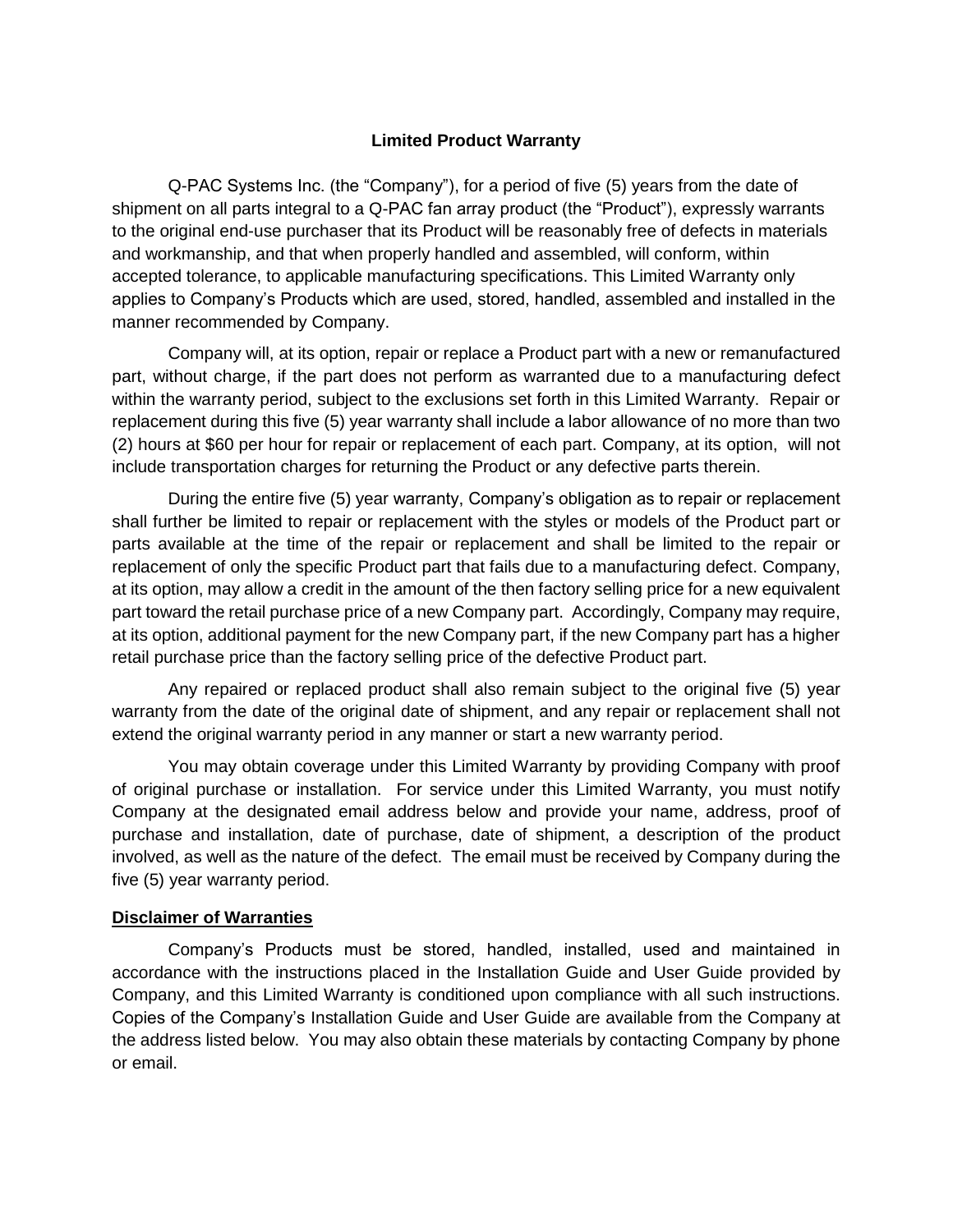This Limited Warranty does **not** cover Product failures or defects caused by:

1. non-compliance with Company's Installation Guide or User Guide;

2. improper storage, installation, handling, use, fabrication, misapplication, physical abuse, chemical abuse, thermal abuse or temperature shock;

3. improper voltage conditions, blown fuses, open circuit breakers, or inadequate/interruption of electrical service;

4. damage resulting from non-manufacturing defects that occur while the Product is in the customer's possession;

5. installation of parts not supplied, designated or specifically approved by the Company for use with the Product, or damages resulting from installation of such parts;

6. unreasonable or unintended use of Product;

7. installation with known defects at the time of installation;

8. damage incurred during shipment; or

9. installation of Product parts with reasonably visible manufacturing defects at the time of installation, such as, but not limited to, fan blades, wire harness or bulkhead.

This Limited Warranty does not cover minor Product conditions such as, but not limited to, stains or scratches on the Product, dissatisfaction of the Product's appearance, or Products installed outside of North America.

Any information or suggestion by Company with respect to the Products concerning applications, specifications or compliance with codes and standards is provided solely for your convenient reference and are made without any representation as to accuracy or suitability. You must verify and test the suitability of any information with respect to the Products for your specific application.

THE WARRANTIES SET FORTH HEREIN ARE NON-TRANSFERABLE, NON-ASSIGNABLE, AND ARE THE ONLY WARRANTIES MADE BY COMPANY IN CONNECTION WITH THESE PRODUCTS. **COMPANY CANNOT AND DOES NOT MAKE ANY IMPLIED OR EXPRESS WARRANTIES WITH RESPECT TO THE PRODUCT, AND DISCLAIMS ALL OTHER WARRANTIES, INCLUDING, BUT NOT LIMITED TO, ANY WARRANTY OF MERCHANTABILITY OR FITNESS FOR A PARTICULAR PURPOSE.** PRODUCTS SOLD BY COMPANY ARE SOLD ONLY TO THE SPECIFICATIONS SPECIFICALLY SET FORTH BY COMPANY IN WRITING. OTHER THAN THE LIMITED WARRANTY SET FORTH HEREIN, COMPANY MAKES NO OTHER WARRANTIES, EXPRESS OR IMPLIED. COMPANY'S SOLE OBLIGATION UNDER THIS WARRANTY SHALL BE REPAIR OR REPLACEMENT OF DEFECTIVE PRODUCT PARTS, OR AT THE OPTION OF COMPANY, REPLACEMENT OF THE PURCHASED PRODUCT WITH AN EQUIVALENT PRODUCT. BUYER ASSUMES ALL RISK WHATSOEVER AS TO THE RESULT OF THE USE OF THE PRODUCTS PURCHASED, WHETHER USED SINGULARLY OR IN COMBINATION WITH ANY OTHER PRODUCTS OR SUBSTANCES.